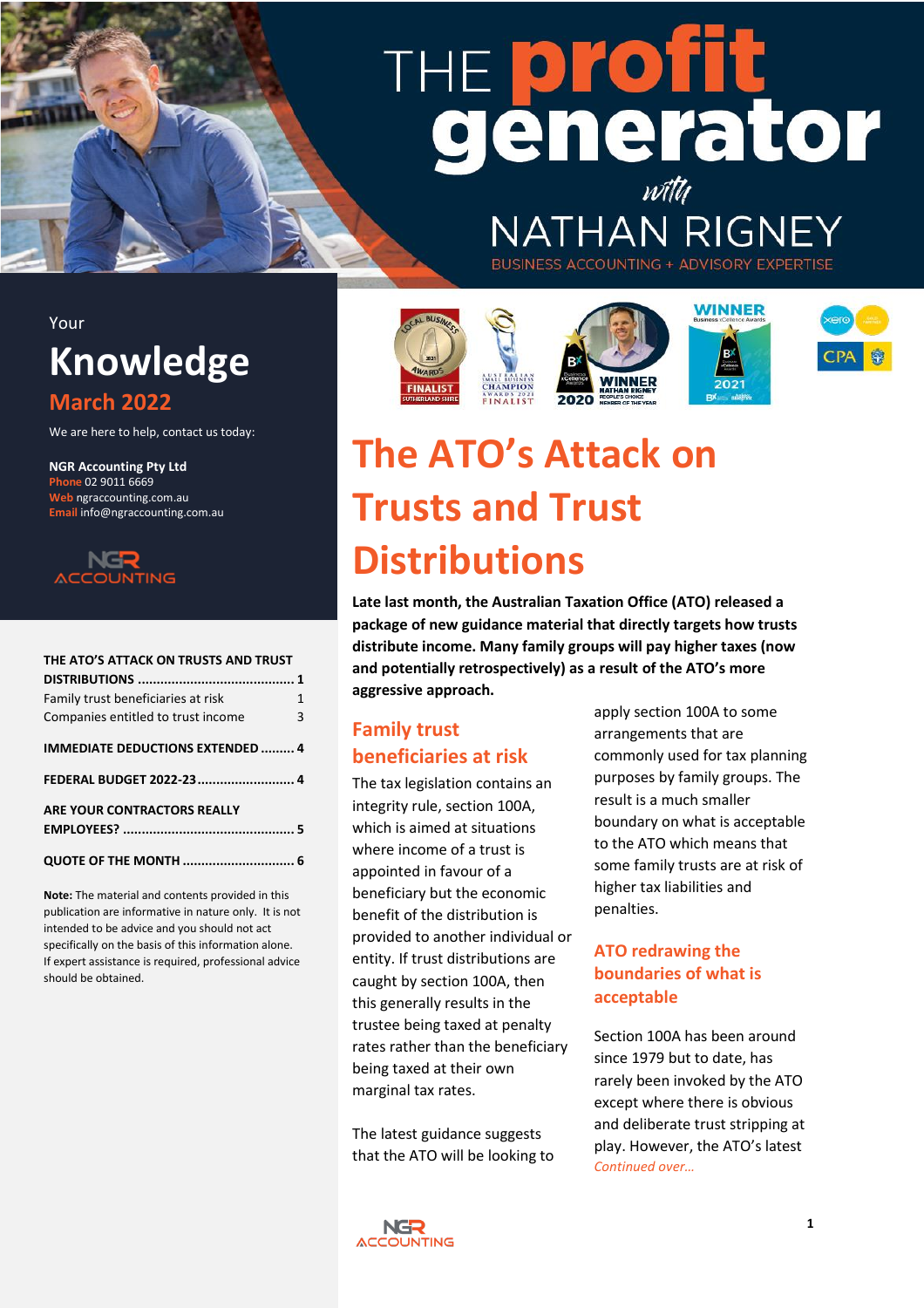guidance suggests that the ATO is now willing to use section 100A to attack a wider range of scenarios.

There are some important exceptions to section 100A, including where income is appointed to minor beneficiaries and where the arrangement is part of an ordinary family or commercial dealing. Much of the ATO's recent guidance focuses on whether arrangements form part of an ordinary family or commercial dealing. The ATO notes that this exclusion won't necessarily apply simply because arrangements are commonplace or they involve members of a family group. For example, the ATO suggests that section 100A could apply to some situations where a child gifts money that is attributable to a family trust distribution to their parents.

The ATO's guidance sets out four 'risk zones' – referred to as the white, green, blue and red zones. The risk zone for a particular arrangement will determine the ATO's response:

#### **White zone**

This is aimed at pre-1 July 2014 arrangements. The ATO will not look into these arrangements unless it is part of an ongoing investigation, for arrangements that continue after this date, or where the trust and beneficiaries failed to lodge tax returns by 1 July 2017.

#### **Green zone**

Green zone arrangements are low risk arrangements and are unlikely to be reviewed by the ATO, assuming the arrangement is properly documented. For example, the ATO suggests that when a trust appoints income to an individual but the funds are paid into a joint bank account that the individual holds with their spouse then this would ordinarily be a low-risk scenario. Or, where parents pay for the deposit on an adult child's mortgage using their trust distribution and this is a one-off arrangement.

#### **Blue zone**

Arrangements in the blue zone might be reviewed by the ATO. The blue zone is basically the default zone and covers arrangements that don't fall within one of the other risk zones. The blue zone is likely to include scenarios where funds are retained by the trustee, but the arrangement doesn't fall within the scope of the specific scenarios covered in the green zone.

Section 100A does not automatically apply to blue zone arrangements, it just means that the ATO will need to be satisfied that the arrangement is not subject to section 100A.

#### **Red zone**

Red zone arrangements will be reviewed in detail. These are arrangements the ATO suspects are designed to deliberately reduce tax, or where an individual or entity other than the beneficiary is benefiting.

High on the ATO's list for the red zone are arrangements where an adult child's entitlement to trust income is paid to a parent or other caregiver to reimburse them for expenses incurred before the adult child turned 18. For example, school fees at a private school. Or, where a loan (debit balance account) is provided by the trust to the adult child for expenses they incurred before they were 18 and the entitlement is used to pay off the loan. These arrangements will be looked at closely and if the ATO determines that section 100A applies, tax will be applied at the top marginal rate to the relevant amount and this could apply across a number of income years.

The ATO indicated that circular arrangements could also fall within the scope of section 100A. For example, this can occur when a trust owns shares in a company, the company is a beneficiary of that trust and where income is circulated between the entities on a repeating basis. For example, section 100A could be triggered if:

- The trustee resolves to appoint income to the company at the end of year 1.
- The company includes its share of the trust's net income in its assessable income for year 1 and pays tax at the corporate rate.

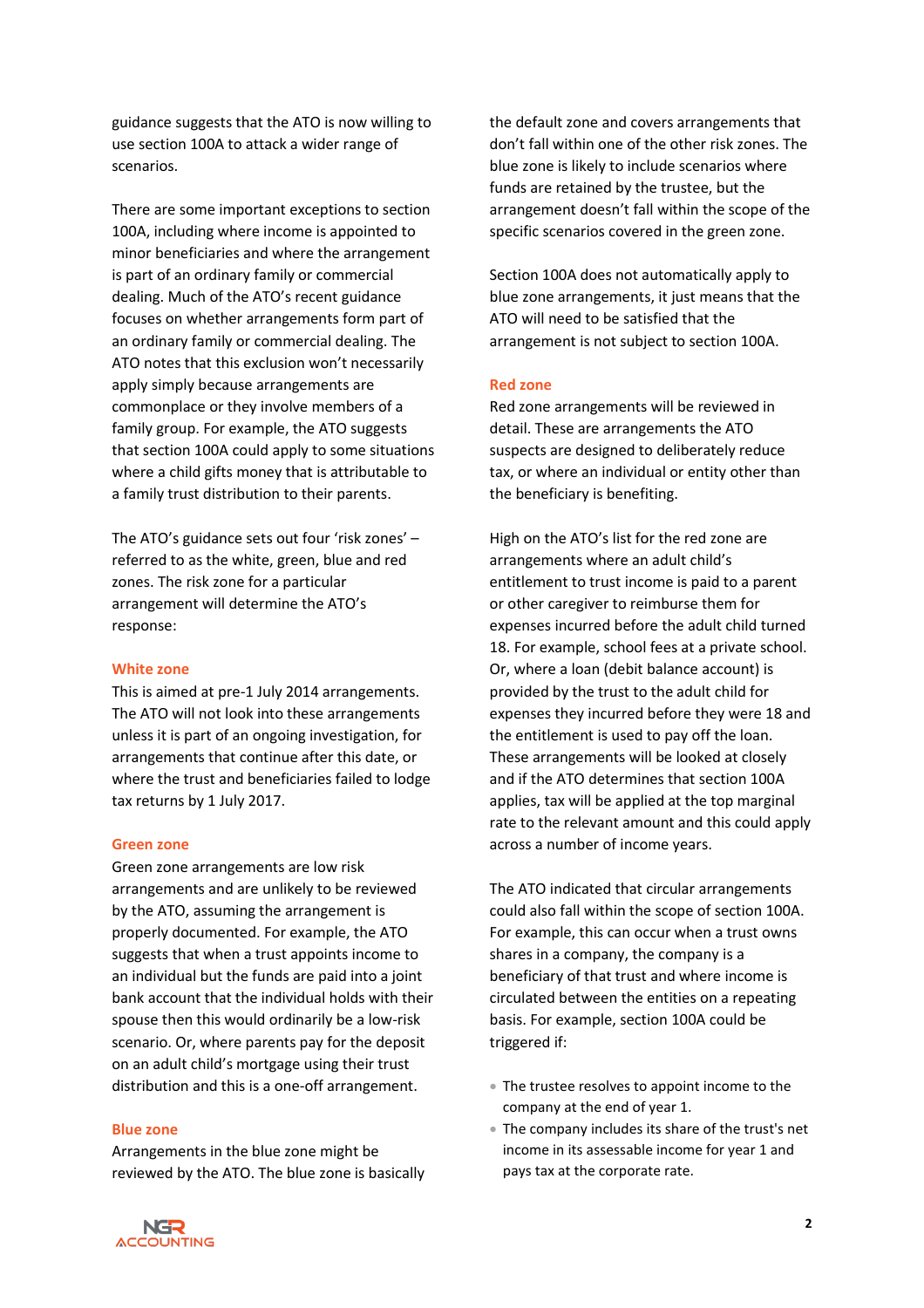- The company pays a fully franked dividend to the trustee in year 2, sourced from the trust income, and the dividend forms part of the trust income and net income in year 2.
- The trustee makes the company presently entitled to some or all of the trust income at the end of year 2 (which might include the franked distribution).
- These steps are repeated in subsequent years.

Distributions from a trust to an entity with losses could also fall within the red zone unless it is clear that the economic benefit associated with the income is provided to the beneficiary with the losses. If the economic benefit associated with the income that has been appointed to the entity with losses is utilised by the trust or another entity then section 100A could apply.

#### **Who is likely to be impacted?**

The ATO's updated guidance focuses primarily on distributions made to adult children, corporate beneficiaries, and entities with losses. Depending on how arrangements are structured, there is potentially a significant level of risk. However, it is important to remember that section 100A is not confined to these situations.

Distributions to beneficiaries who are under a legal disability (e.g., children under 18) are excluded from these rules.

For those with discretionary trusts it is important to ensure that all trust distribution arrangements are reviewed in light of the ATO's latest guidance to determine the level of risk associated with the arrangements. It is also vital to ensure that appropriate documentation is in place to demonstrate how funds relating to trust distributions are being used or applied for the benefit of beneficiaries.

### <span id="page-2-0"></span>**Companies entitled to trust income**

As part of the broader package of updated guidance targeting trusts and trust distributions, the ATO has also released a draft determination dealing specifically with unpaid distributions owed by trusts to corporate beneficiaries. If the amount owed by the trust is deemed to be a loan then it can potentially fall within the scope of another integrity provision in the tax law, Division 7A.

Division 7A captures situations where shareholders or their related parties access company profits in the form of loans, payments or forgiven debts. If certain steps are not taken, such as placing the loan under a complying loan agreement, these amounts can be treated as deemed unfranked dividends for tax purposes and taxable at the taxpayer's marginal tax rate.

The latest ATO guidance looks at when an unpaid entitlement to trust income will start being treated as a loan. The treatment of unpaid entitlements to trust income as loans for Division 7A purposes is not new. What is new is the ATO's approach in determining the timing of when these amounts start being treated as loans. Under the new guidance, if a trustee resolves to appoint income to a corporate beneficiary, then the time the unpaid entitlement starts being treated as a loan will depend on how the entitlement is expressed by the trustee (e.g., in trust distribution resolutions etc):

- If the company is entitled to a fixed dollar amount of trust income the unpaid entitlement will generally be treated as a loan for Division 7A purposes in the year the present entitlement arises; or
- If the company is entitled to a percentage of trust income, or some other part of trust income identified in a calculable manner, the unpaid entitlement will generally be treated as a loan from the time the trust income (or the amount the company is entitled to) is calculated, which will often be after the end of the year in which the entitlement arose.

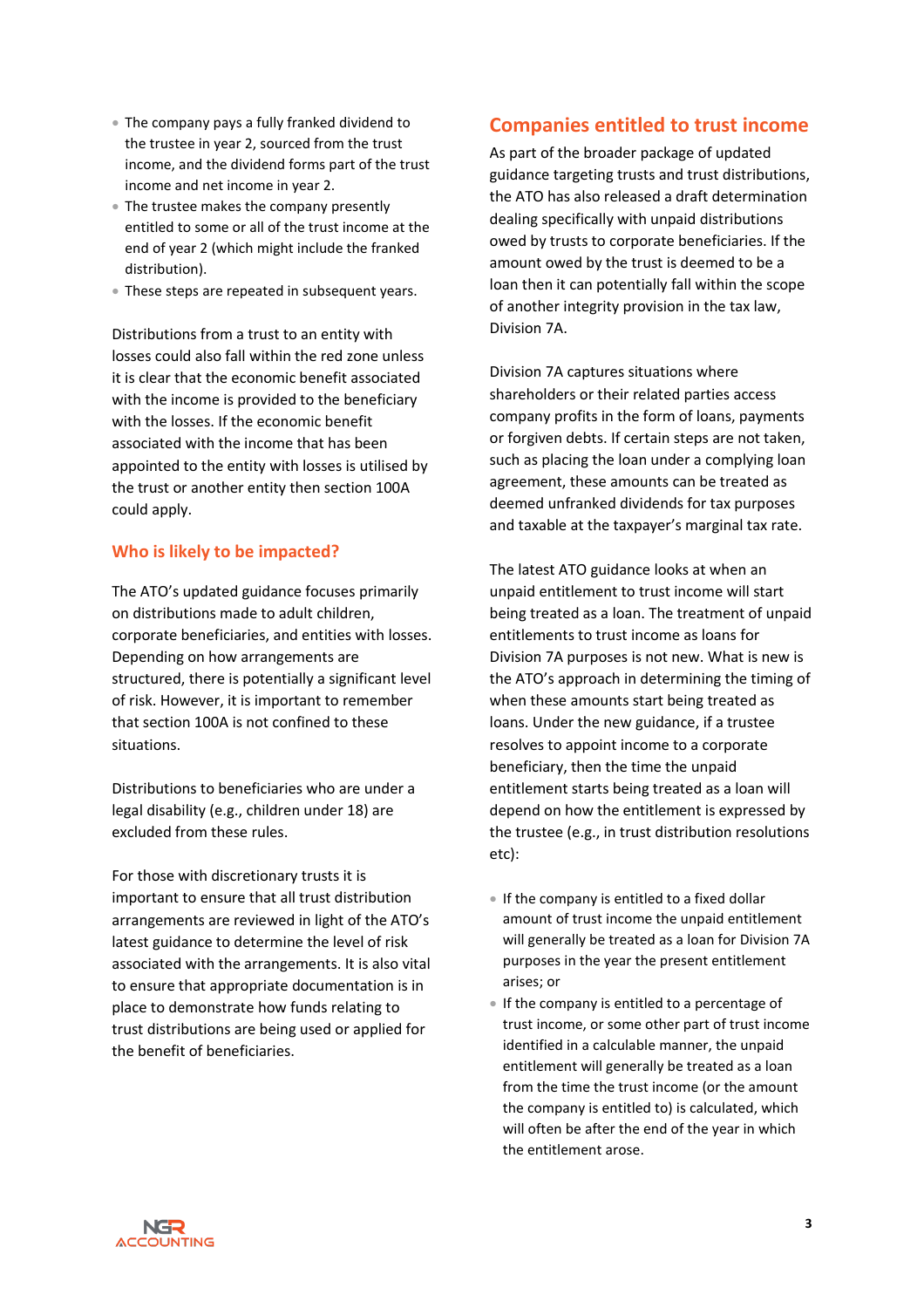This is relevant in determining when a complying loan agreement needs to be put in place to prevent the full unpaid amount being treated as a deemed dividend for tax purposes when the trust needs to start making principal and interest repayments to the company.

The ATO's views on "sub-trust arrangements" has also been updated. Basically, the ATO is suggesting that sub-trust arrangements will no longer be effective in preventing an unpaid trust distribution from being treated as a loan for Division 7A purposes if the funds are used by the trust, shareholder of the company or any of their related parties.

The new guidance represents a significant departure from the ATO's previous position in some ways. The upshot is that in some circumstances, the management of unpaid entitlements will need to change. But, unlike the guidance on section 100A, these changes will only apply to trust entitlements arising on or after 1 July 2022. **-End-**

# <span id="page-3-0"></span>**Immediate Deductions Extended**

Temporary full expensing enables your business to fully expense the cost of:

- new depreciable assets
- improvements to existing eligible assets, and
- second hand assets

in the first year of use.

Introduced in the 2020-21 Budget and now extended until 30 June 2023, this measure enables an asset's cost to be fully deductible upfront rather than being claimed over the asset's life, regardless of the cost of the asset. Legislation passed by Parliament last month extends the rules to cover assets that are first used or installed ready for use by 30 June 2023. Some expenses are excluded including improvements to land or buildings that are not treated as plant or as separate depreciating assets in their own right. Expenditure on these improvements would still normally be claimed at 2.5% or 4% per year.

For companies it is important to note that the loss carry back rules have not as yet been extended to 30 June 2023 – we're still waiting for the relevant legislation to be passed. If a company claims large deductions for depreciating assets in a particular income year and this puts the company into a loss position then the tax loss can generally only be carried forward to future years. However, the loss carry back rules allow some companies to apply current year losses against taxable profits in prior years and claim a refund of the tax that has been paid. At this stage the loss carry back rules are due to expire at the end of the 2022 income year, but we are hopeful that the rules will be extended to cover the 2023 income year as well.

# <span id="page-3-1"></span>**Federal Budget 2022-23**

The Federal Budget has been brought forward to 29 March 2022. With the pandemic and the war in Ukraine we have seen a lot less commentary this year about what to expect in the Budget. But, as an election budget, we typically expect to see a series of measures designed to boost productivity, many of which are likely to benefit businesses willing to invest in the future. Bolstering the workforce, and measures to increase the participation of women, is also a potential feature as Australia struggles with post pandemic worker shortages. Fiscally, the Budget is likely to be in a better position than expected in previous Budgets so there is more in the Government coffers to spend on initiatives. Look out for our update on the important issues the day after the Budget is released.

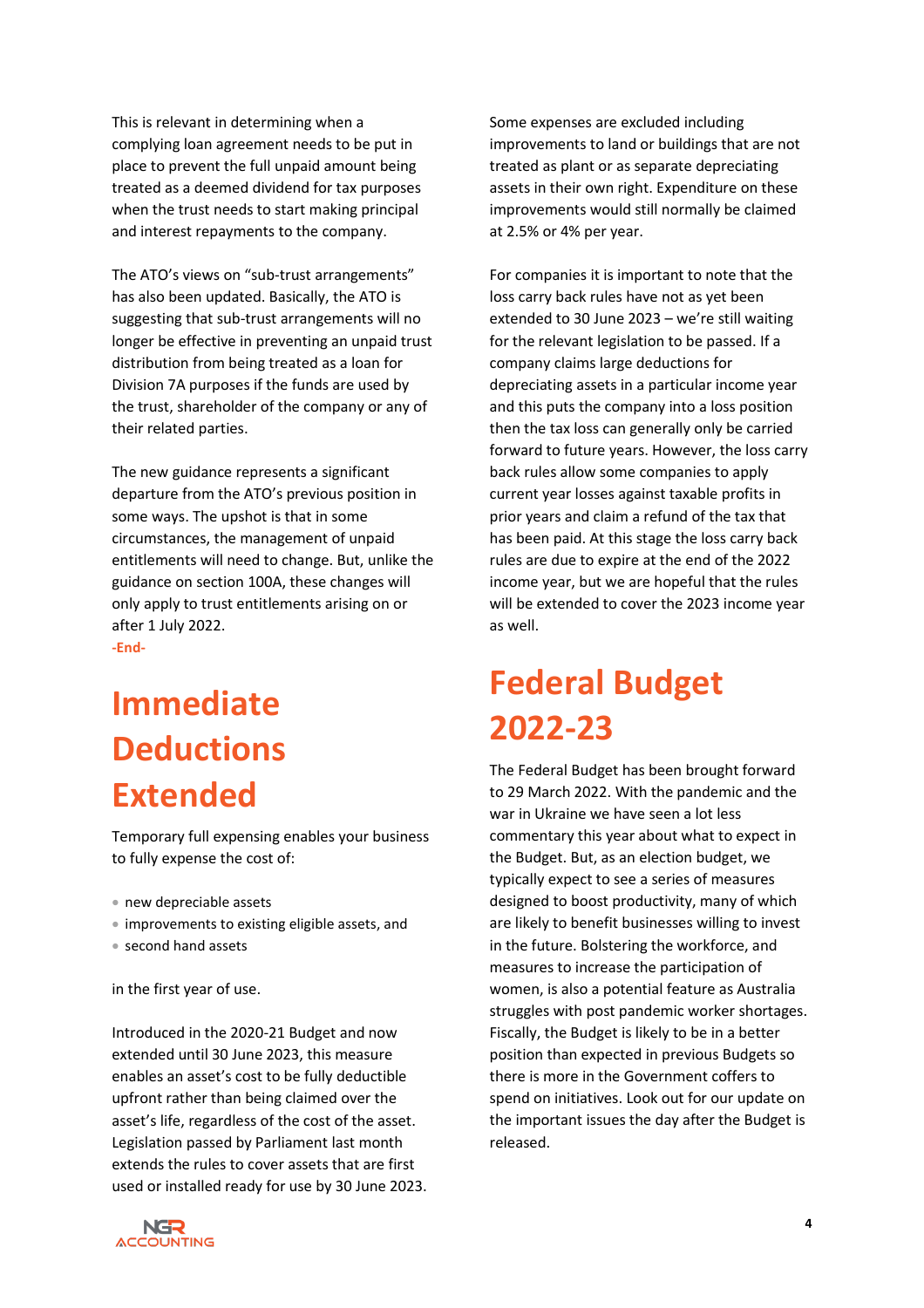# <span id="page-4-0"></span>**Are Your Contractors Really Employees?**

**Two landmark cases before the High Court highlight the problem of identifying whether a worker is an independent contractor or employee for tax and superannuation purposes.**

Many business owners assume that if they hire independent contractors they will not be responsible for PAYG withholding, superannuation guarantee, payroll tax and workers compensation obligations. However, each set of rules operates a bit differently and in some cases genuine contractors can be treated as if they were employees. Also, correctly classifying the employment relationship can be difficult and there are significant penalties faced by businesses that get it wrong.

Two cases handed down by the High Court late last month clarify the way the courts determine whether a worker is an employee or an independent contractor. The High Court confirmed that it is necessary to look at the totality of the relationship and use a 'multifactorial approach' in determining whether a worker is an employee. That is, if it walks like a duck and quacks like a duck, it's probably a duck, even if on paper, you call it a chicken.

In *CFMMEU v Personnel Contracting* and *ZG Operations Australia v Jamse*, the court placed a significant amount of weight on the terms of the written contract that the parties had entered into. The court took the approach that if the written agreement was not a sham and not in dispute, then the terms of the agreement could be relied on to determine the relationship. However, this does not mean that simply calling a worker an independent contractor in an agreement classifies them as a contractor. In this case, a labour hire contractor was

determined to be an employee despite the contract stating he was an independent contractor.

In this case, Personnel Contracting offered the labourer a role with the labour hire company. The labourer, a backpacker with some but limited experience on construction sites, signed an Administrative Services Agreement (ASA) which described him as a "self-employed contractor." The labourer was offered work the next day on a construction site run by a client of Personnel Contracting, performing labouring tasks at the direction of a supervisor employed by the client. The labourer worked on the site for several months before leaving the state. Some months later, he returned and started work at another site of the Personnel Contracting's same client. The question before the court was whether the labourer was an employee.

Overturning a previous decision by the Full Federal Court, the High Court held that despite the contract stating the labourer was an independent contractor, under the terms of the contract, the labourer was required to work as directed by the company and its client. In return, he was entitled to be paid for the work he performed. In effect, the contract with the client was a "contract of service rather than a contract for services", as such the labourer was an employee.

The second case, *ZG Operations Australia v Jamse* produced a different result.